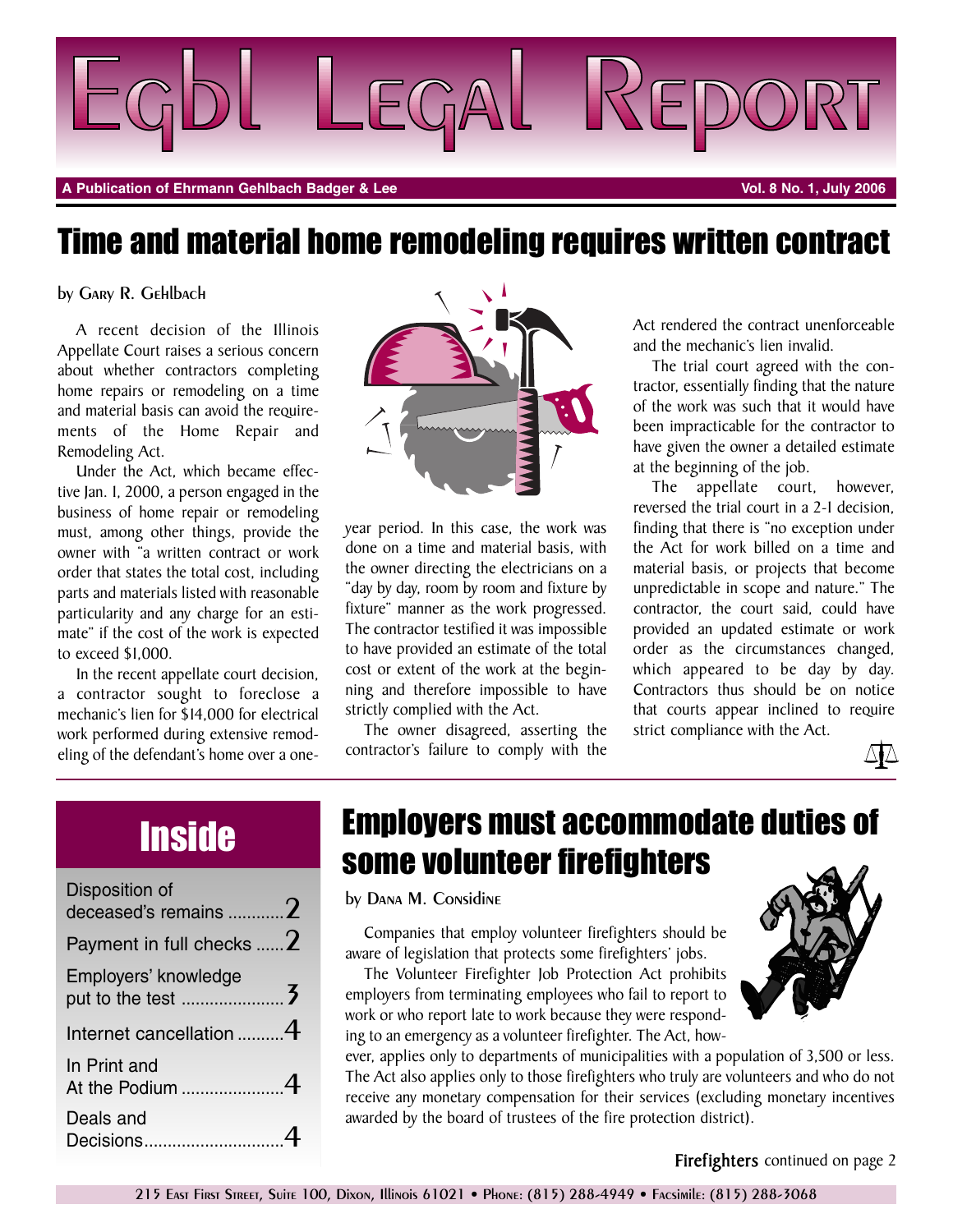### New law clarifies disposition of deceased's remains

### by David W. Badger

For most families, the death of a loved one is a time when the family seeks to resolve conflicts out of respect for the deceased. Recognizing that from time to time disputes arise as to the disposition of the deceased's remains, however, the Illinois legislature recently passed the Disposition of Remains Act

The Act, which became effective Jan. 1, 2006, sets forth who has the right to control the disposition, including cremation, of a decedent's remains. Under the Act, an individual may designate by a written instrument, signed by the individual and properly notarized, the person who can control the disposition of the remains. In the absence of a written designation, the law sets forth the following order of those who will possess the authority:

- First, the person serving as executor of the decedent's estate, if any;
- second, the decedent's surviving spouse, if any;
- third, the decedent's adult children, if any;
- fourth, the decedent's parents, if then living; and
- fifth, the decedent's next of kin.



### Companies should be wary of 'payment in full' checks

### by Megan G. Heeg

When can payment of \$1,696.47 for a \$26,453.31 bill be deemed payment in full? As one unhappy Illinois company recently learned, this can occur when the recipient of the payment does not have a system in place to avoid an inadvertent "accord and satisfaction."

An accord and satisfaction is a legal theory under which parties are deemed to have

entered into a new agreement that replaces an old one.

This new agreement, however, need not be in writing or even verbalized. Rather, the new agreement can be inferred from the parties' actions, including the depositing of a check for a lesser amount.

In a recent Illinois Appellate Court case, one company's attorney sent a demand letter to the other company, demanding the past-due amount of \$26,453.31. In response, the other company sent a check for \$1,696.47 directly to the company, along with a cover letter.

The language in the cover letter, along with the words "FINAL PAYM" on the check stub, persuaded the appellate court to hold that, once the company cashed the check for \$1,696.47, a new agreement between the companies existed. The shared

mutual intent to compromise, the court said, could

be inferred from the recipient company's knowing acceptance and negotiation of the check.

The recipient company argued that the employee who processed and deposited the check had no authority to bind the company to an accord and satisfaction. The court disagreed, saying "An organization's practice of authorizing its

employee to endorse checks and deposit them into an account on its behalf cannot serve as a means of isolating the organization or its principals from the legal consequences that flow from the employee's actions in the scope of his or her duties." Therefore, the court said, "An employee whose authority includes depositing a check upon which restrictive language appeared will be presumed to have acted on behalf of the organization, and his or her acts will be imputed to the organization as a matter of law."

Although the result of this case might be troubling, other businesses can avoid this result by properly training their employees to flag all suspicious checks for a supervisor's review.



### Firefighters. . .

### Continued from page 1

In order to protect employers, the Act allows employers to charge against the employee's regular pay any time lost from employment because of the employee's response to an emergency situation. Employers wishing to verify an employee's response to an emergency can request a written statement from the supervisor of the fire department detailing the time and date

of the emergency and confirming the employee's attendance. In addition, when an employee is aware that he or she will be late or absent because of an emergency, he or she must make a reasonable effort to inform the employer.

The consequences for violating the Act are significant. Not only is the employee authorized to file a civil action against the

employer, the employer might be responsible for reinstatement and back pay.

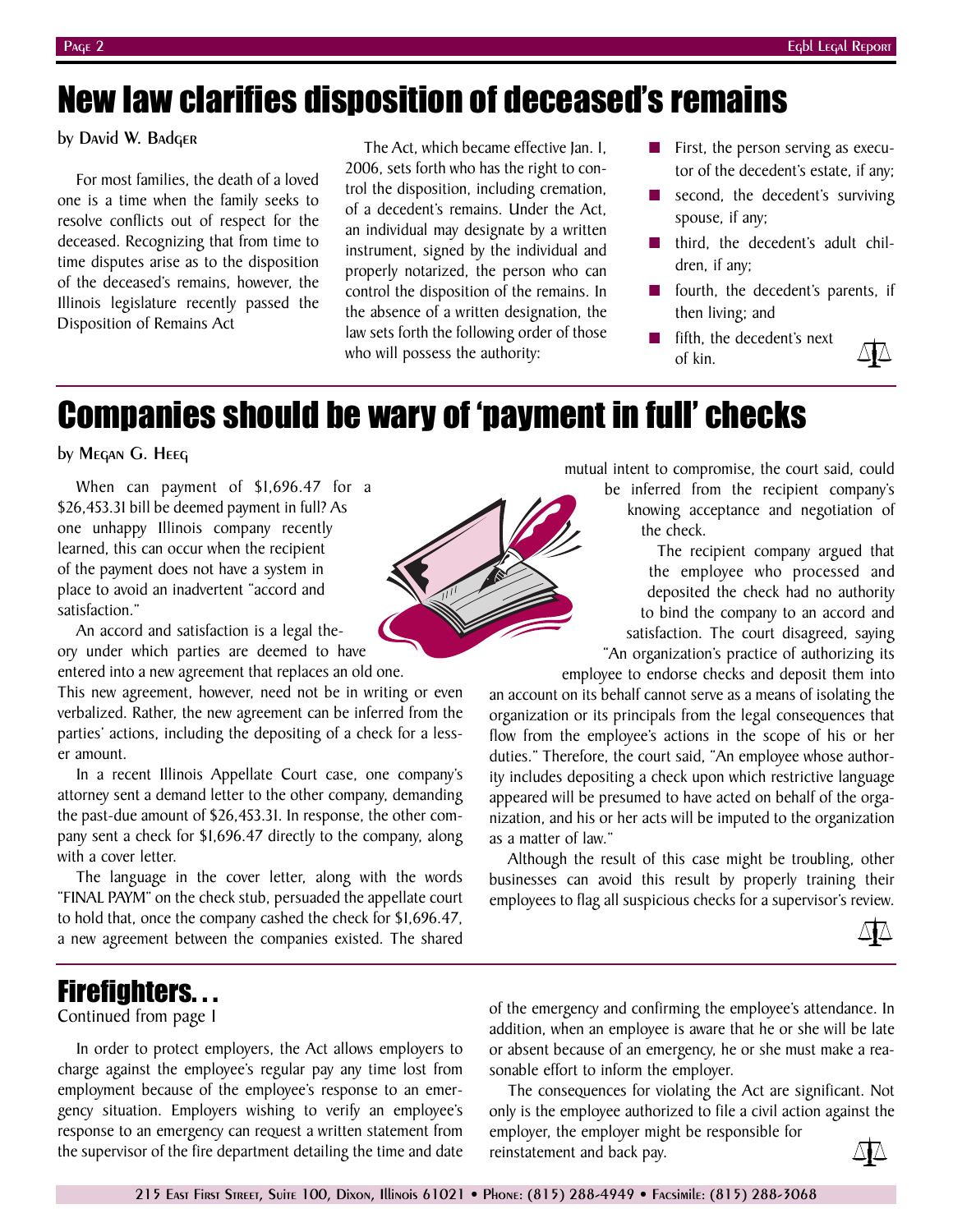# Recent decisions test employers' knowledge of key laws

by Douglas E. Lee

Court decisions frequently can be helpful in understanding the legislation that controls the employer-employee relationship. Unfortunately, those decisions often are long and boring. The following summaries of recent decisions are designed to eliminate those problems and to test an employer's knowledge and ability to predict judicial outcomes.

■ A route supervisor, whose duties included driving routes and making deliveries when drivers were unavailable, became afflicted with an eye disease that rendered him legally blind and unable to qualify for a driver's license. The affliction would not improve or worsen with time. The employee and supervisors discussed accommodating the employee's disability by having another employee drive or by transferring the employee to warehouse positions that involved driving a forklift. The company's human resources supervisor refused both suggestions, saying that use of another driver would require creation of a new position and that a transfer to a forklift position would create a safety risk. The employee sued. The court said:

- A. Employer wins. The vision impairment rendered the employee unable to perform essential functions of the position, and transferring a vision-impaired employee to a position that required driving a forklift was not a reasonable accommodation.
- B. Employer wins. Even if the vision impairment could have been reasonably accommodated, the discussion between the employee and his supervisors was sufficiently interactive to protect the employer from liability.
- C. Employee wins. The human resources supervisor was wrong to assume a visually impaired employee could not operate a forklift.
- D. Employee wins. Because the affliction would not worsen with time, the employer was under a higher duty to attempt reasonable accommodations.

Answer: C. The court said the evidence was insufficient to establish that the employee could not safely operate a forklift and that more information was needed for the employer to properly determine the reasonableness of the requested accommodation. The court also said the "interactive process" required by the Americans with Disabilities Act is not interactive unless the representative of the employer involved in the discussion has the power to implement the accommodation. *(Canny v. Dr. Pepper/Seven-Up Bottling Group,* No. 05-1491 (8th Cir. 2006)).

■ A long-time female bartender at a casino sports bar refused to comply with the employer's grooming policy, which,

among other things, required women to wear makeup but prohibited men from doing so. The employee had been employed for 20 years before the employer started enforcing the policy. The female employee sued, alleging gender-based discrimination. The court said:

- A. Employer wins. Grooming standards that differentiate between genders are not illegally discriminatory.
- B. Employer wins. A makeup policy does not create any unequal burden for women.
- C. Employee wins. Different requirements on grooming policies based on gender are *per se* illegal discrimination unless supported by a *bona fide* occupational qualification.
- D. Employee wins. A makeup policy tends to stereotype women as sex objects and thus constitutes sexual harassment.

Answer: B. Grooming standards that differentiate between genders are permitted as long as they do not unduly burden women. The court held the female employee had not offered sufficient evidence to allow it to find that applying makeup was any more than a minor inconvenience. *(Jespersen v. Harrah's Operating Co.,* No. 03-15045 (9th Cir. 2006)).

■ During an office remodeling, a male supervisor constructed a peephole and installed a two-way mirror that he used to observe women in the bathroom. Evidence also existed that the supervisor placed poison ivy or other materials on the toilet seat, which caused female employees to suffer rashes. After the supervisor's conduct was discovered, the supervisor was terminated. Female employees sued, alleging sex discrimination and hostile work environment. The court said:

- A. Employer wins. No adverse employment action was taken against the female employees.
- B. Employer wins. The employees were not aware of the peeping, and placement of materials on the toilet seat was not pervasive enough to establish harassment.
- C. Employee wins. The supervisor's conduct was more than enough to create a hostile work environment.
- D. Employee wins. Even if unknown, an invasion of privacy is sufficient to create liability under Title VII.

Answer: B. Sexual harassment cannot occur if the harassing conduct is unknown to the alleged victims. An invasion of privacy, by itself, is not actionable under Title VII.

*(Cottrill v. MFA, Inc.,* No. 05-1748 (8th Cir. 2006)).